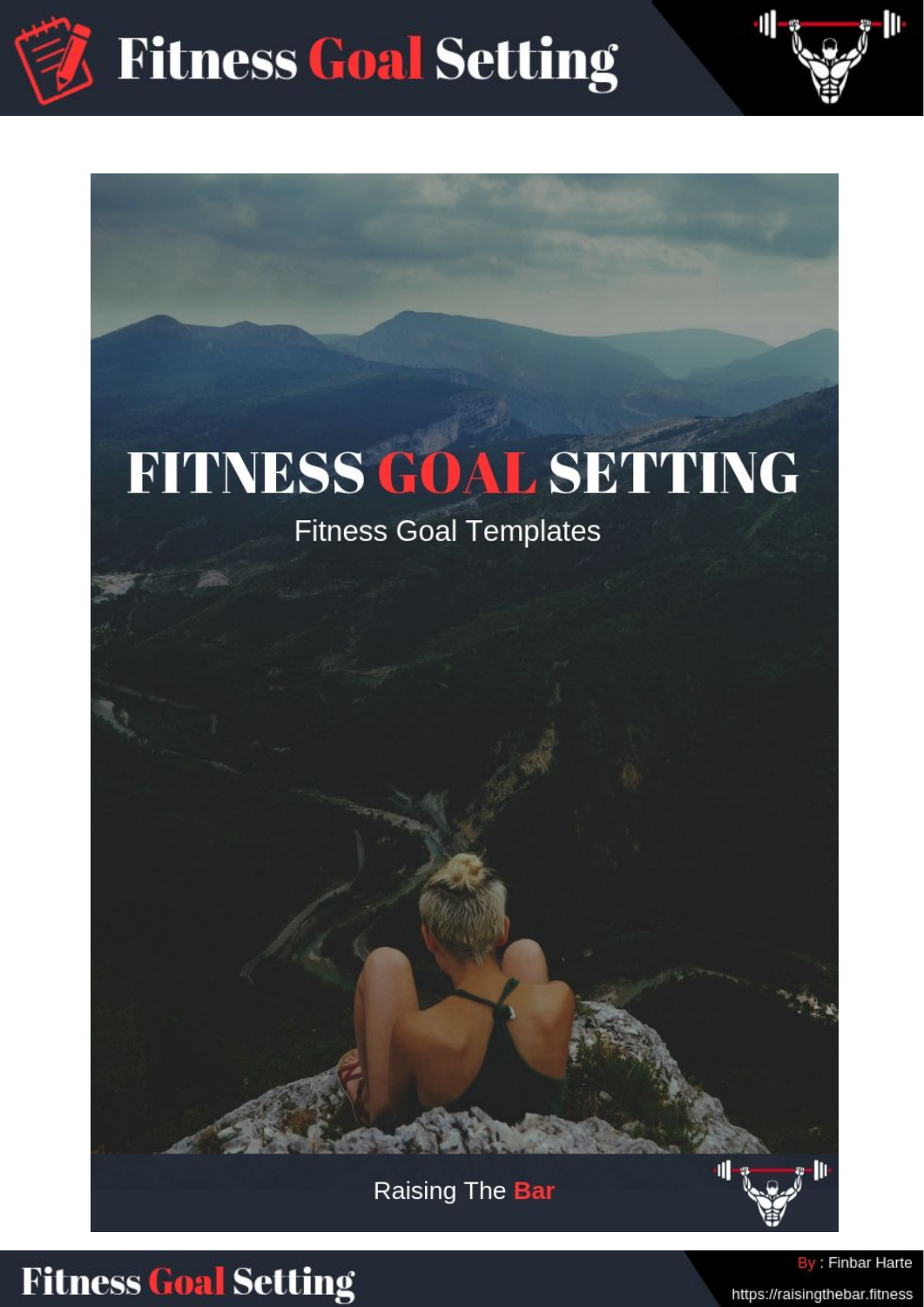

### **eBook Notes**

This eBook contains:

- 1 Long-Term Goal Example
- 1 Long-Term Goal Template
- 1 Medium Term Goal Example
- 1 Medium Term Goal Template
- 1 Short Term Goal Example
- 1 Short Term Goal Template

There is a template for your long-term, Medium term and short-term goals plus examples for each.

For my main long-term goal I like to write this goal in future tense as it helps to visualise yourself completing the goal.

If you need more help and would like coaching please contact me directly on <https://raisingthebar.fitness/get-in-touch/>

To sign up for an online program head to: <https://raisingthebar.fitness/plans-packages/>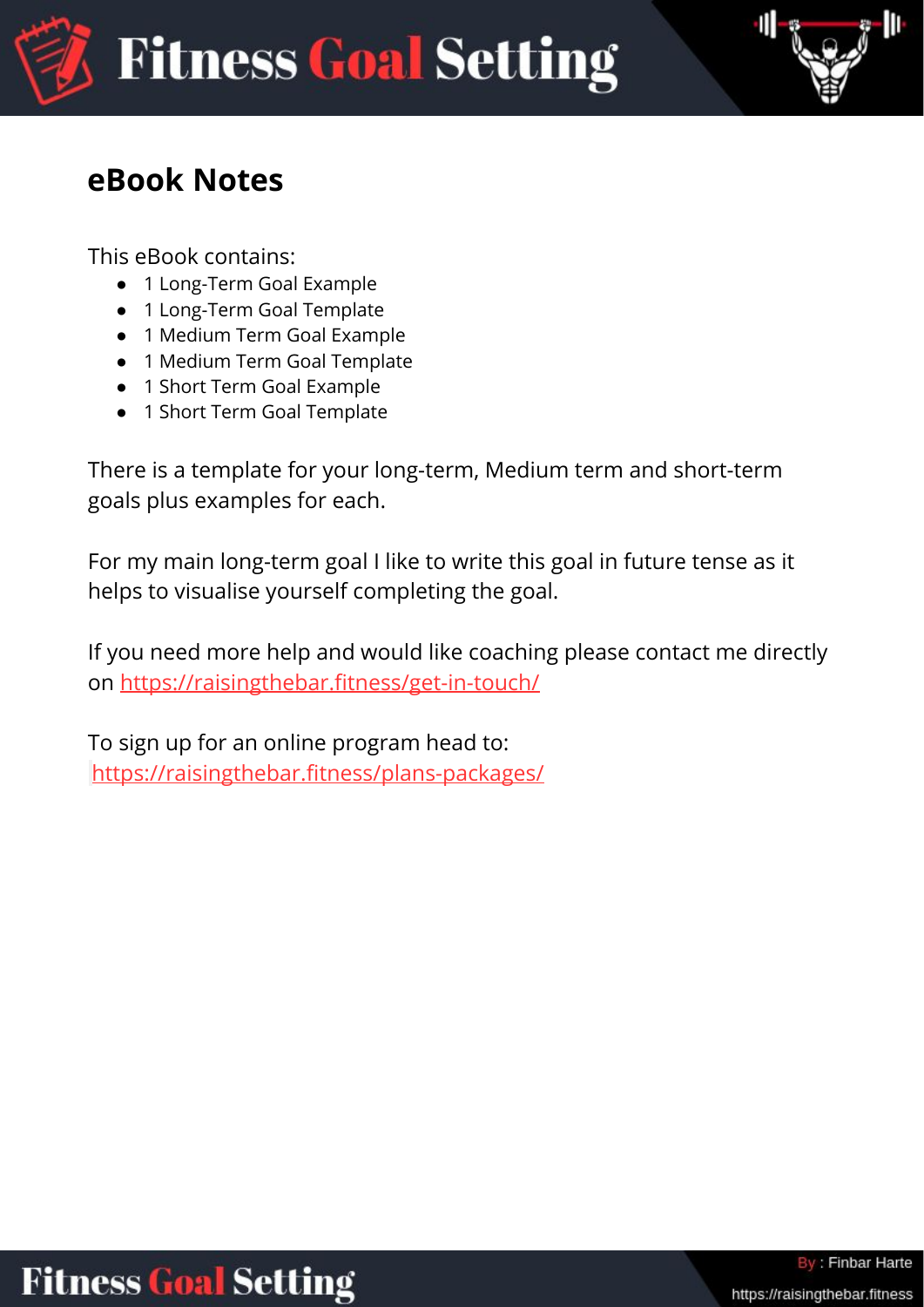



### **Long Term Personal Goal (Example)**

**Date:** 16/09/2018 (Date)

**I** John/Jane Smith (Name)

**Have** lost 3 stone in weight and reduced my body fat to 16% (Goal overview)

#### **I have achieved this because:** (Your Why)

I was no longer happy when I looked in the mirror. My body had changed to a point where I never imagined it would be. I no longer felt happy or comfortable. Me confidence and self worth were at an all time low. For the first time ever I was classed as morbidly obese and for my own self esteem and health this was the time I knew I had to make a long lasting change

#### **Specific**

I will lose 3 stone in weight and reduce my body fat percentage to at least 16%. As I do not do any current exercise and by diet is very bad I am going to enlist the help of a personal trainer and follow the plan they provide 100% I am going to do whatever it takes to achieve this goal.

#### **Measurable**

After talking to my trainer the timescale to achieve this goal in completion is 6 months. Workouts will be tracked as I go, I will receive weekly weigh ins and body consultations to ensure I am on track to lose 1 stone every 2 months or 1.75 pounds a week minimum. I will follow the food plan and track what I eat as I go

#### **Attainable**

After talking to my trainer the timescale to achieve this goal in completion is 6 months. Workouts will be tracked as I go, I will receive weekly weigh ins and body consultations to ensure I am on track to lose 1 stone every 2 months or 1.75 pounds a week minimum. I will follow the food plan and track what I eat as I go

#### **Realistic**

This goal is realistic to me based on my starting point and my trainers advice. Based on me following the program 100% any deviation could result in my falling short and not achieving my goal

#### **Timely**

The 6 month timescale is challenging but realistic as long as I stay on track.

To help myself as much as possible this is broken down in my medium and long term goals

**Signed Date**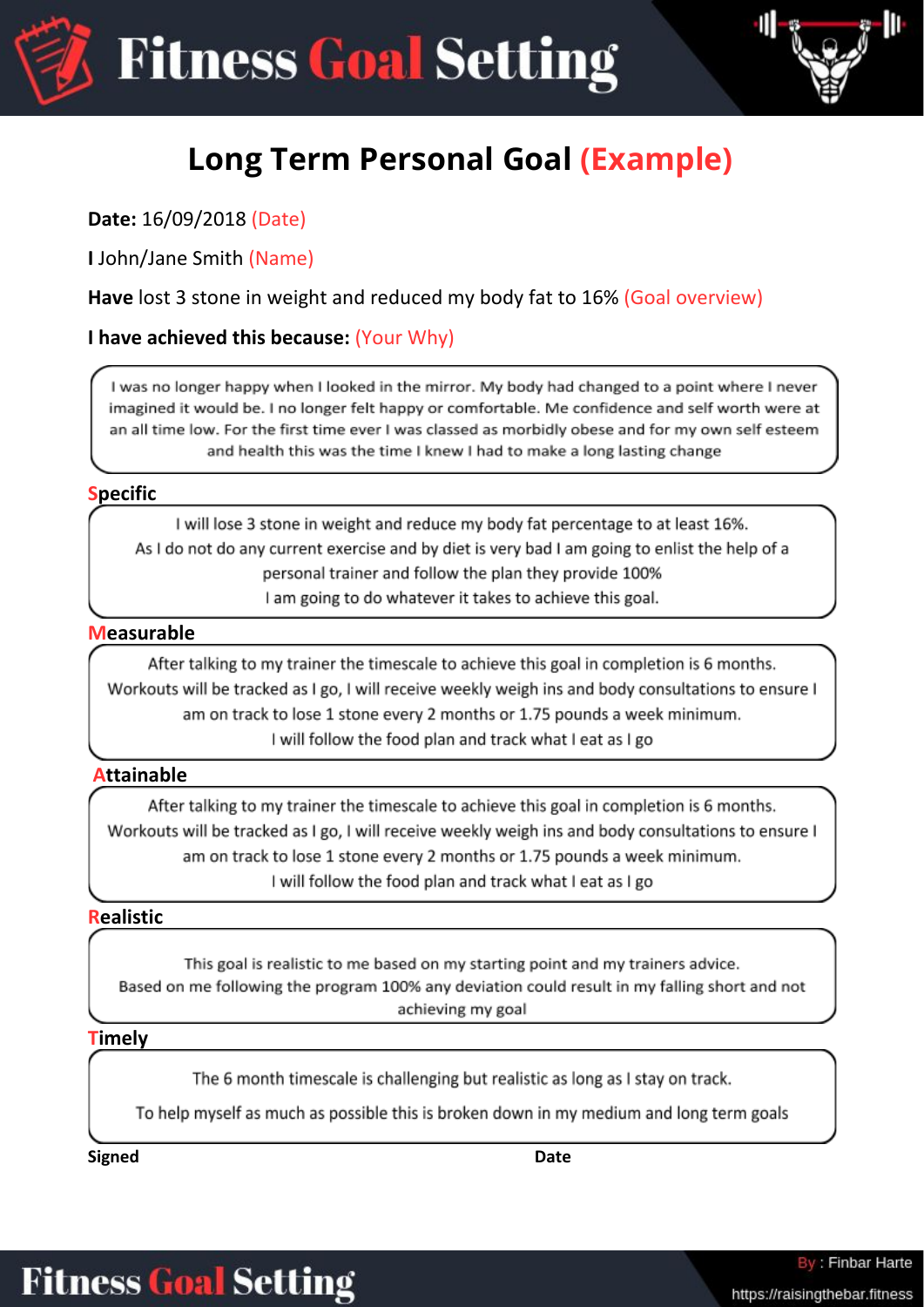



### **Long Term Personal Goal**

**Date:**

**I**

**Have**

**I have achieved this because:**

**Specific**

#### **Measurable**

**Attainable**

**Realistic**

**Timely**

**Signed: Date:**

## **Fitness Goal Setting**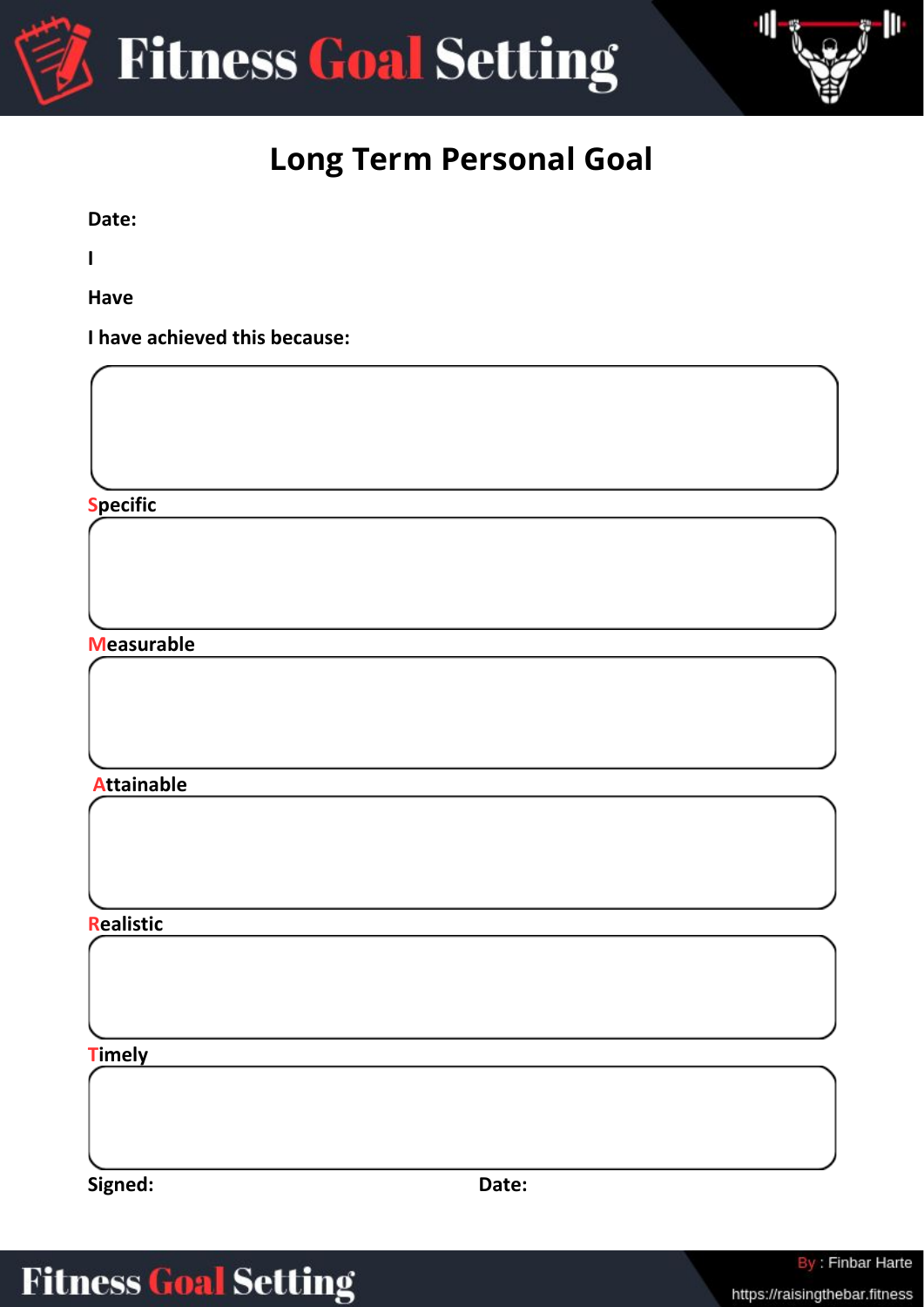



### **Medium Term Goal (Example)**

#### **Date:**

#### **Goal:**

**TRACKING NUTRITION** 

To ensure the best and quickest result I am going to track what I consume as I go.

I will do this by using an app on my phone called MyFitnessPal.

To begin with I am going to track as I go by scan barcodes and entering the amount I eat.

I am going to track as I am preparing or eating the food as leaving it to the end of the day and trying to remember everything will not work.

By using the app I can where I am going wrong and what changes I need to make.

Time Scale: 2 weeks

#### **Why:**

As I will be going to a trainer I feel he has the training side covered and I know that my biggest weakness is my diet.

I buy food I know is no good for me and unhealthy and if it is in the house I eat it without stopping.

I have no idea of any numbers of calories or macros I am consuming and at this stage I dont even care or would never of considered it.

But I now know that my diet is causing me to be unhealthy and my health is at worrying levels.

I need help and am willing to do whatever it takes

**Signed: Date:**

https://raisingthebar.fitness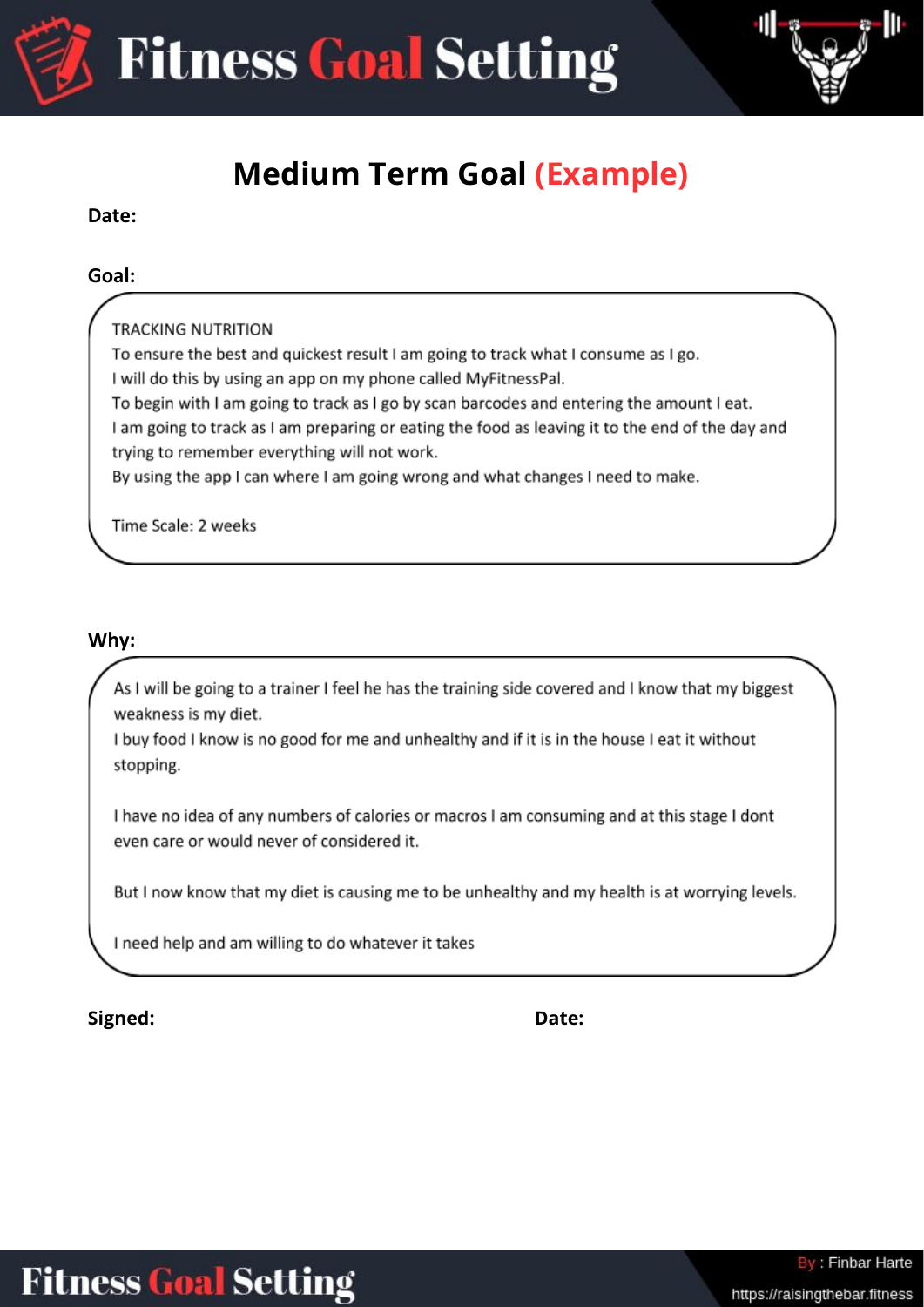



### **Medium Term Goal**

**Goal: Why:**

**Signed: Date:**

**Date:**

# **Fitness Goal Setting**

By: Finbar Harte

https://raisingthebar.fitness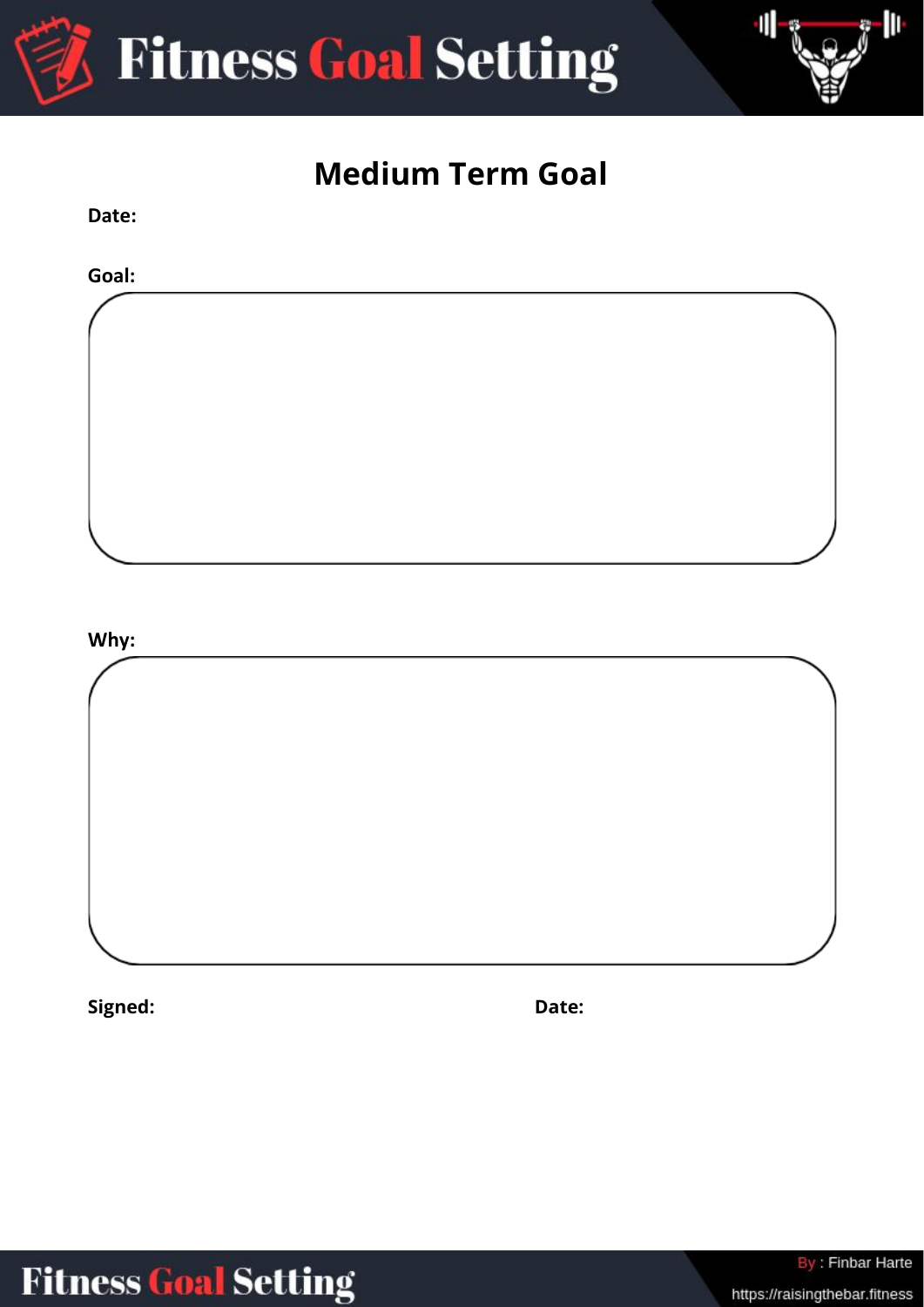**Fitness Goal Setting** 



### **Short Term Goals (Example)**

*These are a list of the smaller goals (milestones) needed to achieve the medium goal you just set*

| <b>GOAL</b>                                                                                        | <b>TIME SCALE</b> |
|----------------------------------------------------------------------------------------------------|-------------------|
| Download and install MYFitnessPal (get familiar)                                                   | Day 1             |
| Track what I consume as I go                                                                       | Day 2 - Day 14    |
| At end of day check where I am going wrong                                                         | Day 2             |
| Based on the RTB shopping list chose foods that will<br>rectify shortcomings from the previous day | Day 3             |
| Repeat this process.                                                                               | Day 3 - Day 14    |
| Ensure that you are getting closer and closer to<br>achieving your recommended numbers each day    | Day 3 - Day 7     |
| Numbers should be pretty much right at this stage                                                  | Day 7             |
| Continue to track and hit these numbers                                                            | Day 7 - Day 14    |
| Start to try planning meals the night before                                                       | Day 8 - Day 14    |
| Prepare food for your plan as opposed to tracking<br>what you eat                                  | Day 9             |
| Stay consistent, find what works for you                                                           | Day 2 - ongoing   |

**Signed: Date:**